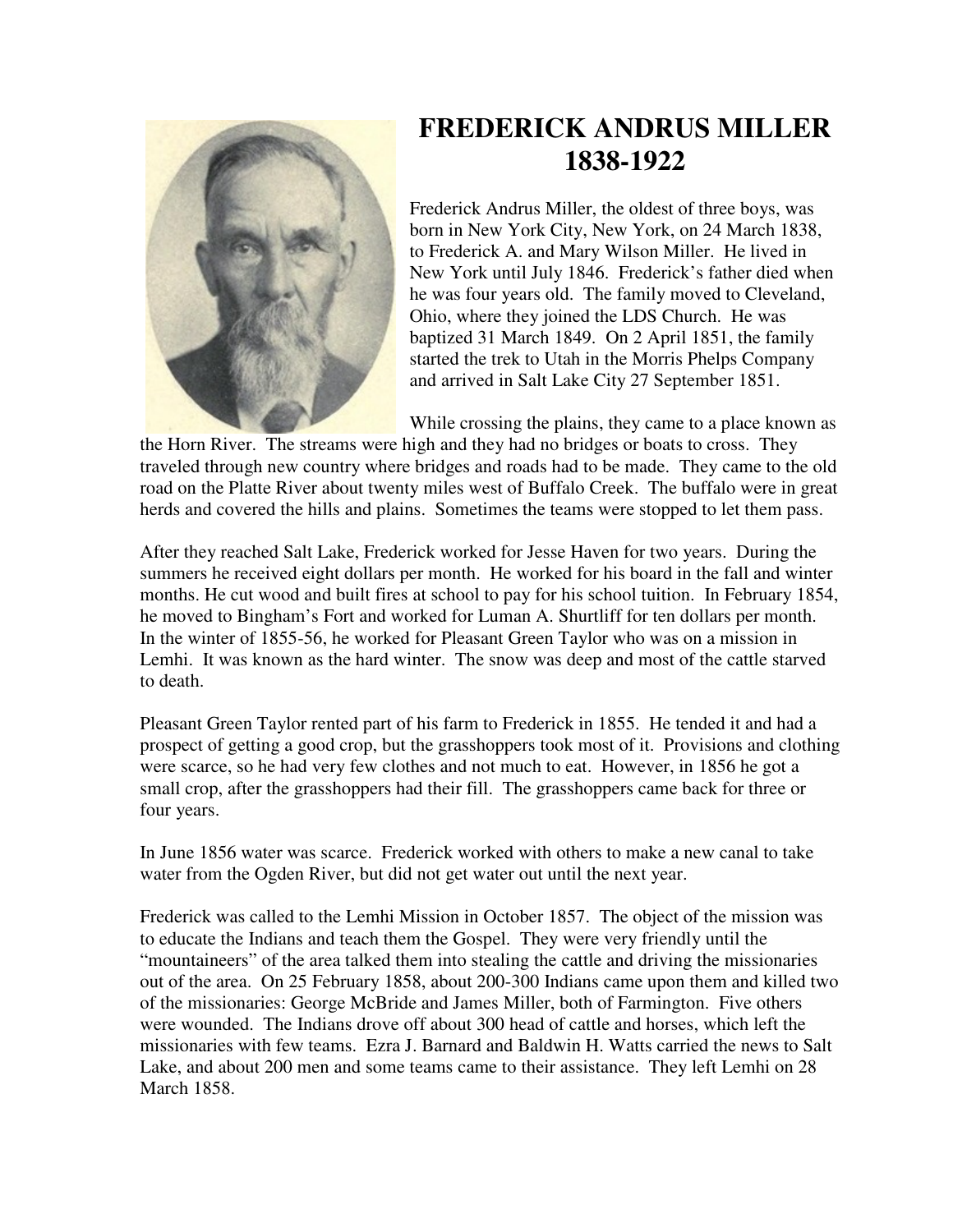Frederick took Lewis W. Shurtliff and his wife from Lemhi to Salt Lake, because they had lost their team. On the way to Utah they each stood guard for eight hours out of twenty-four from the time the trouble began until they arrived in Salt Lake. The snow was deep through the mountains and they had to break roads most of the way.

When Frederick arrived in Ogden on 11 April 1858, settlers from Weber County had moved from their homes to the southern part of the territory. They left a few men behind to burn everything if the U.S. Army should force themselves to the territory. Frederick joined the saints in Springville, where he found his mother.

In the summer of 1859, Frederick was back at Bingham's Fort working for Pleasant Green Taylor doing farm work. He also worked for David Moore hauling logs from the mountains, and in 1860 worked for H. V. Shurtliff on a farm in Harrisville.

In April 1861, Frederick joined Joseph Horn's company to go to Omaha and help bring saints into the valley. On their way home they passed the U.S. Army, which had been called back from Utah because of the rebellion in the Southern States. He arrived in Ogden in September.

In 1862 he moved to Harrisville and worked for H. V. Shurtliff. The rivers that year were the highest on record in Utah. The bottom lands were flooded and the high water swept the bridges away. The Ogden River left its channel and had to be turned back to its original place before some of the people could irrigate their crops. For the next few years he had a variety of jobs in order to make money to support his family.

Frederick bought nine acres of land from the James Brown estate in 1865. It was located on Washington Boulevard by the Ogden River. The land was covered with willows and rose brush. He worked the ground and cultivated it for two years. In the winter of 1868, he traded it to Thomas Williams for 20 acres of land in the Lynne Ward. On 4 March 1868, he moved with his mother and grandmother to Lynne where they lived in a two-room log house. The land was run down and had to be worked.

Frederick married Generva Shaw, a daughter of William and Diana Chase Shaw on 31 October 1870. Daniel H. Wells performed the ceremony in the Endowment House in Salt Lake City. On 28 July 1871 they had a son, which they named Frederick S. Miller. On 11 August 73, they had another son named William. He died on 23 April 1874 of whooping cough and teething. A third son, James, was born 27 December 1874. 14 March 1876, Frank was born. Mary, the first daughter came into the world on 14 November 1877. Other children included Jerome, 21 August 1879, Geneva, 22 March 1881, Diana, 10 April 1883, Margaret, 15 November 1884, Agnes, 2 March 1888, Rosabell, 26 November 1889, Robert Leslie, 4 December, 1891, Archie Donald, 15 February, 1893, Jesse Ezra, 29 September 1894, and Juliett Flossie, 5 July 1899.

In 1875, officials elected Miller as trustee for the Lynne School district. The Lynne school, located on  $2<sup>nd</sup>$  Street below Wall Ave. in what is now Ogden City, was an adobe building that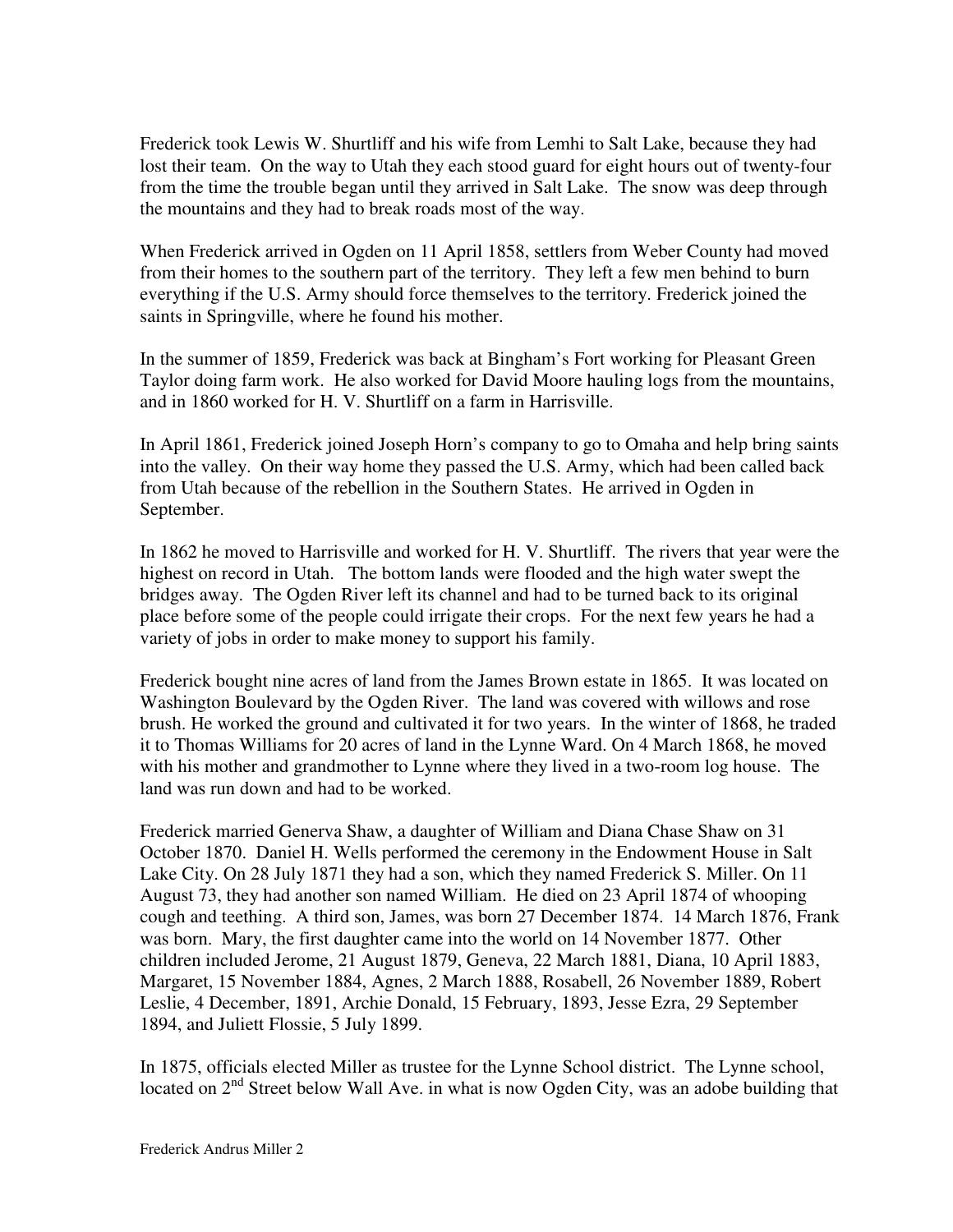was never finished. It was not worth finishing or repairing and the school board appointed Frederick to superintend the building of a new brick school house measuring 40 by 24 feet (Also located in Lynne). The building was finished in 1877 and furnished with first class desks. The school was also used for church services.

Frederick kept busy with his own land and other lands that he rented. In 1876 the crickets were thick. Farmers dug trenches to catch the grasshoppers and hauled straw for them to roost in. They then lit the straw on fire and burned them. The ones they did not kill flew away when their wings grew.

With the family growing, Frederick built a brick home, in Lynne, that measured 30 by 18 feet. It had one and one half stories and four large rooms. This was a nice change from the two-room log cabin they had been used to.

Frederick held many offices in his life. He was re-elected as school trustee in 1880 and served as a school trustee in Lynne and Harrisville for a total of twenty years. He was appointed administrator of James Anderson's estate in 1881 and on 9 April 1883, Thomas Wilson gave him charge of his affairs and deeded his property to him as Wilson was going to Scotland. He was elected alderman of the Fourth Municipal Ward of Ogden 12 February 1883, serving there for two terms. He also served as justice of the peace for six years. Six years.

In 1890 Miller sold his farm in Lynne to Thomas D. Dee. He sold his remaining nine acres of land to A. J. Cropsy and received \$15,000 for both pieces. Frederick bought 26 acres of land from Pleasant Green Taylor in Harrisville for \$2,200, and built a two-story house with nine rooms (1025 North Harrisville Rd.). He also erected a barn and grainery. Because of his past experience, he was soon elected as the Harrisville school Trustee (1893), a position he held for eight years.

Frederick Miller was an active member of the LDS Church. On 20 December 1890, he was ordained a High Priest by Lewis W. Shurtliff and called as ward clerk. In 1892 he was set apart as first counselor to Bishop Pleasant Green Taylor. He served for four years. He was a hard working man all of his life and a good provider for his large family. He taught his sons how to work and be thrifty. His daughters were taught the arts of homemaking and thrift by their mother.

Generva Miller, Frederick's devoted wife, and a wonderful mother, suffered from rheumatism, which caused her death on 23 July 1920. She was the mother of 16 children, nine boys and seven girls, 15 of which she raised to maturity. Two sons, Frank and Reuben, filled missions for the LDS church, and two sons, Archie and Jesse, served in the armed forces during World War I.

On the night of 23 September 1922, Frederick retired in his usual good health and slept away peacefully from this world. He was found the next morning by a son, James, and a daughter, Flossie, who still lived in the old home with him. He was 83 years old.